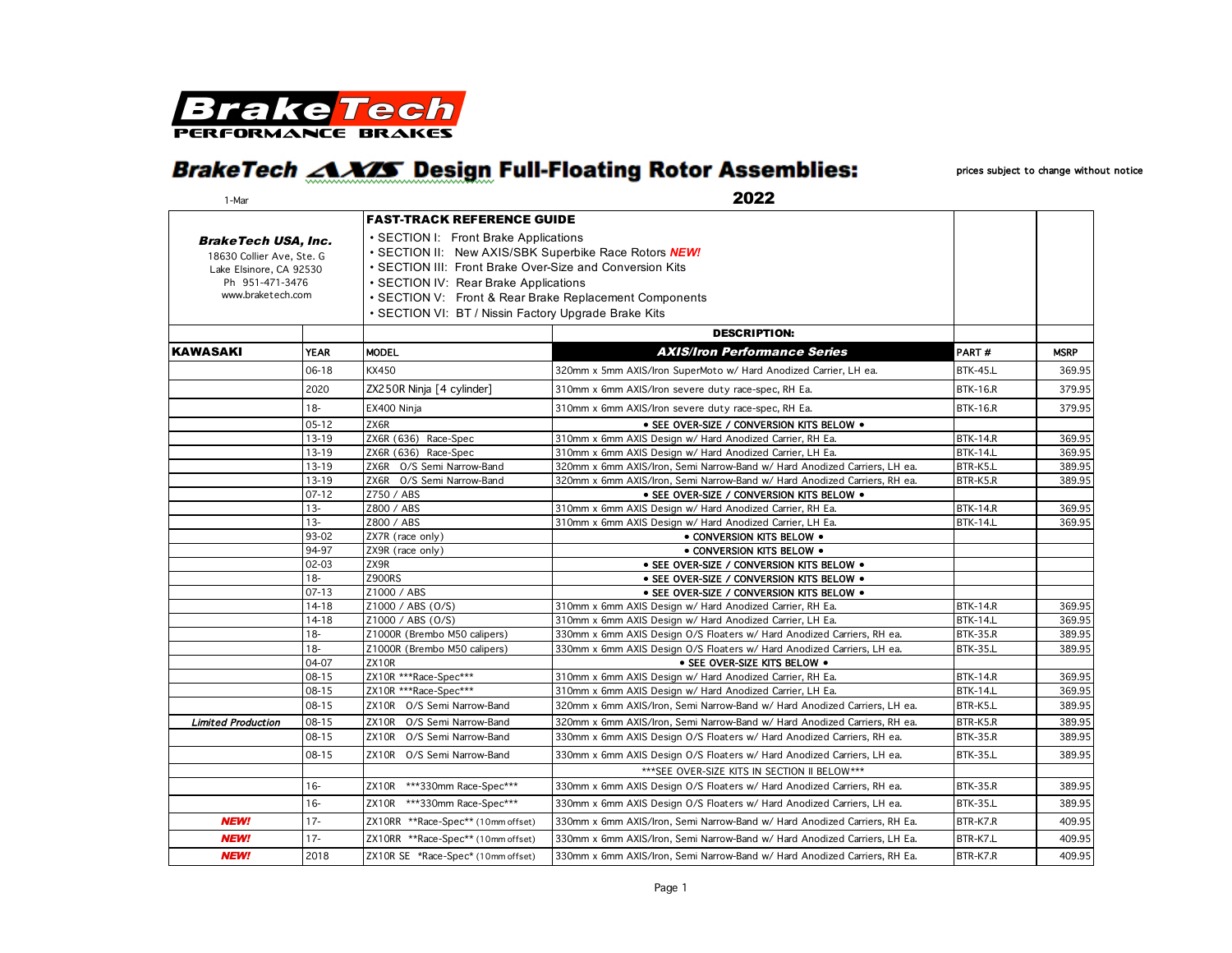|                 |                     |                                    | <b>DESCRIPTION:</b>                                                                      |                  |             |
|-----------------|---------------------|------------------------------------|------------------------------------------------------------------------------------------|------------------|-------------|
| <b>NEW!</b>     | 2018                | ZX10R SE *Race-Spec* (10mm offset) | 330mm x 6mm AXIS/Iron, Semi Narrow-Band w/ Hard Anodized Carriers, LH Ea.                | BTR-K7.L         | 409.95      |
| <b>NEW!</b>     | $15 -$              | H2/H2R Semi Narrow-Band            | 330mm x 6mm AXIS/Iron, Semi Narrow-Band w/ Hard Anodized Carriers, RH Ea.                | BTR-K6.R         | 409.95      |
| <b>NEW!</b>     | $15 -$              | H2/H2R Semi Narrow-Band            | 330mm x 6mm AXIS/Iron, Semi Narrow-Band w/ Hard Anodized Carriers, LH Ea.                | BTR-K6.L         | 409.95      |
|                 | 00-06               | ZX12R                              | · SEE OVER-SIZE / CONVERSION KITS BELOW .                                                |                  |             |
|                 | $06-18$             | ZX14 Ninja / ABS (ZZR)             | 310mm x 6mm AXIS Design w/ Hard Anodized Carrier, 4 pad calipers, RH Ea.                 | <b>BTK-14.R</b>  | 369.95      |
|                 | 06-18               | ZX14 Ninja / ABS (ZZR)             | 310mm x 6mm AXIS Design w/ Hard Anodized Carrier, 4 pad calipers, LH Ea.                 | <b>BTK-14.L</b>  | 369.95      |
|                 | 06-18               | ZX14R O/S Semi Narrow-Band         | 320mm x 6mm AXIS/Iron, Semi Narrow-Band w/ Hard Anodized Carriers, LH ea.                | BTR-K5.L         | 389.95      |
|                 | 06-18               | ZX14R O/S Semi Narrow-Band         | 320mm x 6mm AXIS/Iron, Semi Narrow-Band w/ Hard Anodized Carriers, RH ea.                | BTR-K5.R         | 389.95      |
|                 | $06 - 18$           | ZX14 Ninja O-S / ABS (ZZR)         | 330mm x 6mm AXIS Design O/S Floaters w/ Hard Anodized Carriers, RH ea.                   | <b>BTK-35.R</b>  | 389.95      |
|                 | 06-18               | ZX14 Ninja O-S / ABS (ZZR)         | 330mm x 6mm AXIS Design O/S Floaters w/ Hard Anodized Carriers, LH ea.                   | <b>BTK-35.L</b>  | 389.95      |
|                 |                     |                                    | • SEE OVER-SIZE KITS BELOW .                                                             |                  |             |
|                 |                     |                                    |                                                                                          |                  |             |
| <b>KAWASAKI</b> | <b>YEAR</b>         | <b>MODEL</b>                       | <b>AXIS/Cobra Stainless Steel Series</b>                                                 | PART#            | <b>MSRP</b> |
|                 | 06-18               | KX450                              | 320mm x 5mm AXIS/Cobra SuperMoto w/ Hard Anodized Carrier, LH ea.                        | BTK-45.SL        | 339.95      |
|                 | 2020                | ZX250R Ninja [4 cylinder]          | 310mm x 5mm AXIS/Cobra SS light-weight, RH Ea.                                           | <b>BTK-15.SR</b> | 339.95      |
|                 | 2020                | ZX250R Ninja [4 cylinder]          | 310mm x 6mm AXIS/Cobra SS severe duty race-spec, RH Ea.                                  | <b>BTK-16.SR</b> | 359.95      |
|                 | $18 -$              | EX400 Ninja                        | 310mm x 5mm AXIS/Cobra SS light-weight, RH Ea.                                           | <b>BTK-15.SR</b> | 339.95      |
|                 | $18 -$              | EX400 Ninja                        | 310mm x 6mm AXIS/Cobra SS severe duty race-spec, RH Ea.                                  | <b>BTK-16.SR</b> | 359.95      |
|                 | $05 - 12$           | ZX6R                               | • SEE OVER-SIZE / CONVERSION KITS BELOW .                                                |                  |             |
|                 | $05 - 12$           | ZX6R/RR                            | 300mm x 5mm AXIS/Cobra SS w/ Hard Anodized Carriers, RH ea.                              | <b>BTK-29.SR</b> | 339.95      |
|                 | $05 - 12$           | ZX6R/RR                            | 300mm x 5mm AXIS/Cobra SS w/ Hard Anodized Carriers, LH ea.                              | BTK-29.SL        | 339.95      |
|                 | $13 - 20$           | ZX6R (636)                         | 310mm x 6mm AXIS/Cobra SS w/ Hard Anodized Carriers, RH ea.                              | <b>BTK-14.SR</b> | 349.95      |
|                 | 13-20               | ZX6R (636)                         | 310mm x 6mm AXIS/Cobra SS w/ Hard Anodized Carriers, LH ea.                              | BTK-14.SL        | 349.95      |
|                 | 13-20               | ZX6R (320mm O/S)                   | 320mm x 6mm AXIS/Cobra SS Over-Size w/ Hard Anodized Carriers, RH ea.                    | BTR-K5.SR        | 369.95      |
|                 | $13 - 20$           | ZX6R (320mm O/S)                   | 320mm x 6mm AXIS/Cobra SS Over-Size w/ Hard Anodized Carriers, LH ea.                    | BTR-K5.SL        | 369.95      |
| <b>NEW!</b>     | 07-09               | 650 Ninja / ER6F (non ABS)         | 300mm x 5mm AXIS/Cobra SS w/ Hard Anodized Carriers, RH ea.                              | BTK-28.SR        | 339.95      |
|                 | 07-09               | 650 Ninja / ER6F(non ABS)          | 300mm x 5mm AXIS/Cobra SS w/ Hard Anodized Carriers, LH ea.                              | BTK-28.SL        | 339.95      |
| <b>NEW!</b>     | $17 -$              | Z650 Ninja (ABS)                   | 300mm x 5mm AXIS/Cobra SS w/ Hard Anodized Carriers, RH ea.                              | <b>BTK-28.SR</b> | 339.95      |
|                 | $17 -$              | Z650 Ninja (ABS)                   | 300mm x 5mm AXIS/Cobra SS w/ Hard Anodized Carriers, LH ea.                              | BTK-28.SL        | 339.95      |
| <b>NEW!</b>     | $07 - 14$           | 650 Versys (non ABS)               | 300mm x 5mm AXIS/Cobra SS w/ Hard Anodized Carriers, RH ea.                              | <b>BTK-29.SR</b> | 339.95      |
|                 | $07 - 14$           | 650 Versys (non ABS)               | 300mm x 5mm AXIS/Cobra SS w/ Hard Anodized Carriers, LH ea.                              | BTK-29.SL        | 339.95      |
|                 | $13 -$              | Z800 / ABS                         | 310mm x 6mm AXIS/Cobra SS Full-Floater w/ Hard Anodized Carriers, RH ea.                 | <b>BTK-14.SR</b> | 349.95      |
|                 | $13 -$              | Z800 / ABS                         | 310mm x 6mm AXIS/Cobra SS Full-Floater w/ Hard Anodized Carriers, LH ea.                 | BTK-14.SL        | 349.95      |
|                 | 93-02               | ZX7R (race only)                   | • CONVERSION KITS BELOW .                                                                |                  |             |
|                 | 94-97               | ZX9R (race only)                   | • CONVERSION KITS BELOW .                                                                |                  |             |
|                 | $02 - 03$<br>$17 -$ | ZX9R<br>Z900 / Z900RS              | • CONVERSION KITS BELOW .<br>300mm x 5mm AXIS/Cobra SS w/ Hard Anodized Carriers, LH ea. | <b>BTK-28.SL</b> | 339.95      |
|                 | $17 -$              | Z900 / Z900RS                      | 300mm x 5mm AXIS/Cobra SS w/ Hard Anodized Carriers, RH ea.                              | <b>BTK-28.SR</b> | 339.95      |
|                 | $18 -$              | <b>Z900RS</b>                      | · SEE OVER-SIZE / CONVERSION KITS BELOW .                                                |                  |             |
|                 | $07 - 13$           | Z1000 / ABS                        | • SEE OVER-SIZE KITS BELOW .                                                             | BTK-30.SL        |             |
|                 | $14 - 18$           | Z1000 / ABS (0/S)                  | 310mm x 6mm AXIS/Cobra SS Full-Floater w/ Hard Anodized Carriers, RH ea.                 | <b>BTK-14.SR</b> | 349.95      |
|                 | $14 - 18$           | Z1000 / ABS (0/S)                  | 310mm x 6mm AXIS/Cobra SS Full-Floater w/ Hard Anodized Carriers, LH ea.                 | <b>BTK-14.SL</b> | 349.95      |
|                 | $18 -$              | Z1000R (Brembo M50 calipers)       | 330mm x 6mm AXIS/Cobra SS Full-Floater w/ Hard Anodized Carriers, RH ea.                 | <b>BTK-35.SR</b> | 369.95      |
|                 | $18 -$              | Z1000R (Brembo M50 calipers)       | 330mm x 6mm AXIS/Cobra SS Full-Floater w/ Hard Anodized Carriers, LH ea.                 | BTK-35.SL        | 369.95      |
|                 | 04-07               | ZX10R                              | *** SEE OVER-SIZE KITS IN SECTION II BELOW***                                            |                  |             |
|                 | $08 - 15$           | ZX10R ***Race-Spec***              | 310mm x 6mm AXIS/Cobra SS Full-Floater w/ Hard Anodized Carriers, RH ea.                 | <b>BTK-14.SR</b> | 349.95      |
|                 | $08 - 15$           | ZX10R ***Race-Spec***              | 310mm x 6mm AXIS/Cobra SS Full-Floater w/ Hard Anodized Carriers, LH ea.                 | <b>BTK-14.SL</b> | 349.95      |
|                 | $08 - 15$           | ZX10R O/S Semi Narrow-Band         | 320mm x 6mm AXIS/Cobra SS Over-Size w/ Hard Anodized Carriers, RH ea.                    | BTR-K5.SR        | 369.95      |
|                 | 08-15               | ZX10R O/S Semi Narrow-Band         | 320mm x 6mm AXIS/Cobra SS Over-Size w/ Hard Anodized Carriers, LH ea.                    | BTR-K5.SL        | 369.95      |
|                 | $08 - 15$           | ZX10R (330mm O/S)                  | 330mm x 6mm AXIS/Cobra SS Over-Size w/ Hard Anodized Carriers, RH ea.                    | <b>BTK-35.SR</b> | 369.95      |
|                 | $08 - 15$           | ZX10R (330mm O/S)                  | 330mm x 6mm AXIS/Cobra SS Over-Size w/ Hard Anodized Carriers, LH ea.                    | <b>BTK-35.SL</b> | 369.95      |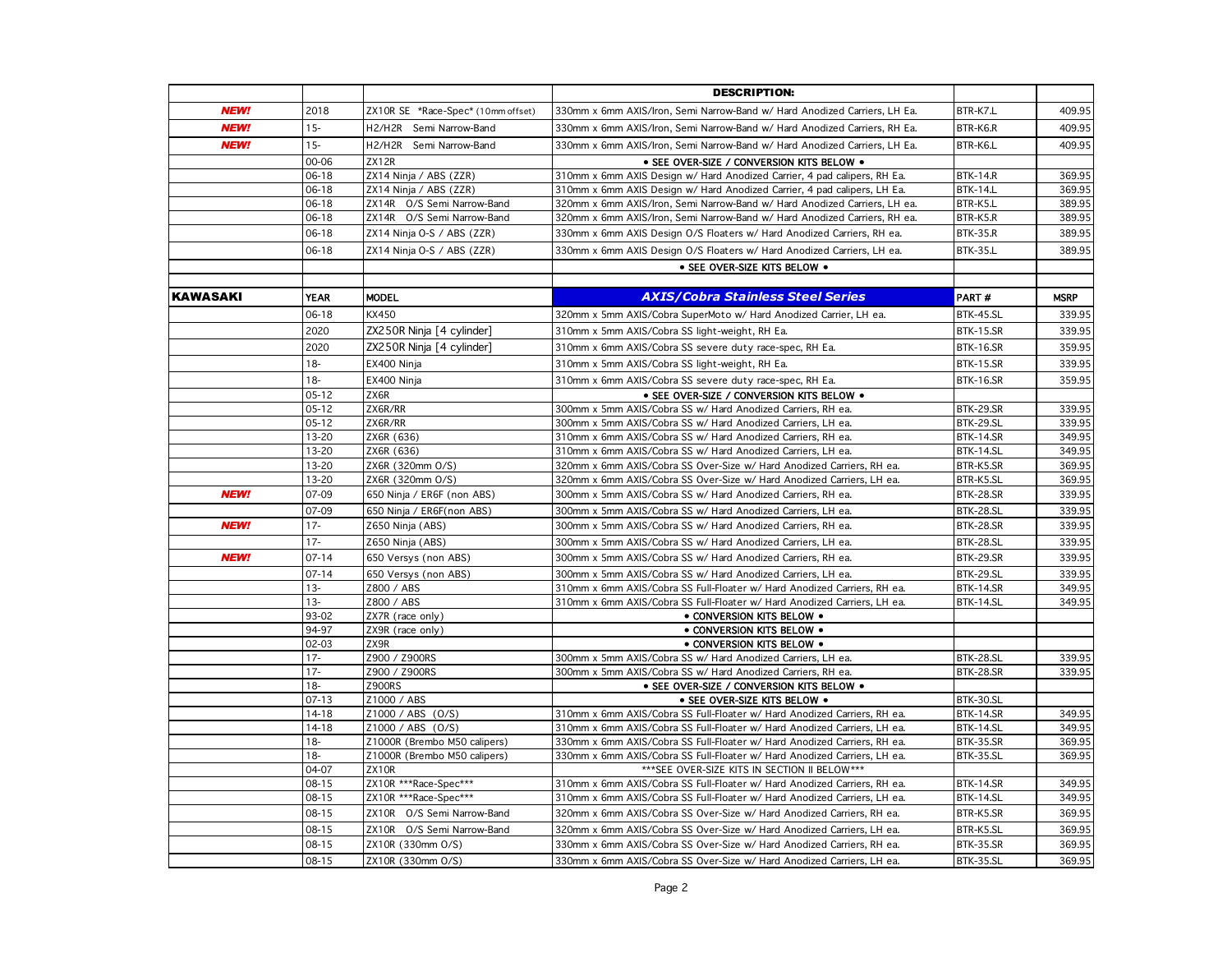|                |                  |                                                          | <b>DESCRIPTION:</b>                                                                                                    |                            |                  |
|----------------|------------------|----------------------------------------------------------|------------------------------------------------------------------------------------------------------------------------|----------------------------|------------------|
|                | $16 -$           | ZX10R **Race-Spec**                                      | 330mm x 6mm AXIS/Cobra SS Full-Floater w/ Hard Anodized Carriers, RH ea.                                               | <b>BTK-35.SR</b>           | 369.95           |
|                | $16 -$           | ZX10R **Race-Spec**                                      | 330mm x 6mm AXIS/Cobra SS Full-Floater w/ Hard Anodized Carriers, LH ea.                                               | BTK-35.SL                  | 369.95           |
| <b>NEW!</b>    | $17 -$           | ZX10RR *Race-Spec* (10mm offset)                         | 330mm x 6mm AXIS/Cobra SS Full-Floater w/ Hard Anodized Carriers, RH ea.                                               | BTR-K7.SR                  | 379.95           |
| <b>NEW!</b>    | $17 -$           | ZX10RR *Race-Spec* (10mm offset)                         | 330mm x 6mm AXIS/Cobra SS Full-Floater w/ Hard Anodized Carriers. LH ea.                                               | BTR-K7.SL                  | 379.95           |
| <b>NEW!</b>    | 2018             | ZX10R SE *Race-Spec* (10mm offset)                       | 330mm x 6mm AXIS/Cobra SS Full-Floater w/ Hard Anodized Carriers, RH ea.                                               | BTR-K7.SR                  | 379.95           |
| <b>NEW!</b>    | 2018             | ZX10R SE *Race-Spec* (10mm offset)                       | 330mm x 6mm AXIS/Cobra SS Full-Floater w/ Hard Anodized Carriers, LH ea.                                               | BTR-K7.SL                  | 379.95           |
|                | $15 -$           | H2/H2R                                                   | 330mm x 6mm AXIS/Cobra, Semi Narrow-Band w/ Hard Anodized Carriers, RH Ea.                                             | BTR-K6.SR                  | 379.95           |
|                | $15-$            | H2/H2R                                                   | 330mm x 6mm AXIS/Cobra, Semi Narrow-Band w/ Hard Anodized Carriers, LH Ea.                                             | BTR-K6.SL                  | 379.95           |
|                | $00 - 03$        | ZX12R                                                    | · SEE OVER-SIZE / CONVERSION KITS BELOW .                                                                              |                            |                  |
|                | $06 - 18$        | ZX14 Ninja / ABS (ZZR)                                   | 310mm x 6mm AXIS/Cobra SS Full-Floater w/ Hard Anodized Carriers, RH ea.                                               | <b>BTK-14.SR</b>           | 349.95           |
|                | 06-18            | ZX14 Ninja / ABS (ZZR)                                   | 310mm x 6mm AXIS/Cobra SS Full-Floater w/ Hard Anodized Carriers, LH ea.                                               | BTK-14.SL                  | 349.95           |
|                | 06-18            | ZX14R O/S Semi Narrow-Band                               | 320mm x 6mm AXIS/Cobra SS Over-Size w/ Hard Anodized Carriers, RH ea.                                                  | BTR-K5.SR                  | 369.95           |
|                | 06-18            | ZX14R O/S Semi Narrow-Band                               | 320mm x 6mm AXIS/Cobra SS Over-Size w/ Hard Anodized Carriers, LH ea.                                                  | BTR-K5.SL                  | 369.95           |
|                | $06 - 18$        | ZX14R O/S Semi Narrow-Band                               | 330mm x 6mm AXIS/Cobra SS Over-Size w/ Hard Anodized Carriers, RH ea.                                                  | BTK-35.SR                  | 369.95           |
|                | 06-18            | ZX14R O/S Semi Narrow-Band                               | 330mm x 6mm AXIS/Cobra SS Over-Size w/ Hard Anodized Carriers, LH ea.                                                  | BTK-35.SL                  | 369.95           |
|                | 06-18            | ZG14 Concours (GTR)                                      | 310mm x 6mm AXIS/Cobra SS Full-Floater w/ Hard Anodized Carriers, RH ea.                                               | <b>BTK-14.SR</b>           | 349.95           |
|                | $06 - 18$        | ZG14 Concours (GTR)                                      | 310mm x 6mm AXIS/Cobra SS Full-Floater w/ Hard Anodized Carriers, LH ea.                                               | BTK-14.SL                  | 349.95           |
|                |                  |                                                          | (All of the above for use without O.E. mounting gasket)                                                                |                            |                  |
|                |                  |                                                          |                                                                                                                        |                            |                  |
|                |                  |                                                          |                                                                                                                        |                            |                  |
|                |                  |                                                          |                                                                                                                        |                            |                  |
|                |                  |                                                          | AXIS Superbike Race Rotors . Hi-Spec Stainless Steel                                                                   |                            |                  |
|                |                  |                                                          | 320mm x 6.5mm & 330mm x 6.5mm (ROUND)                                                                                  |                            |                  |
| <b>APRILIA</b> | <b>YEAR</b>      | <b>MODEL</b>                                             | • AXIS Superbike •                                                                                                     | PART#                      | <b>MSRP</b>      |
|                | $09 - 16$        | RSV-4 APRC Race Spec                                     | 320mm x 6.5mm AXIS/SBK, 10mm offset, LH                                                                                | BTR-A1SB.SL                | 457.95           |
|                | $09 - 16$        | RSV-4 APRC Race Spec                                     | 320mm x 6.5mm AXIS/SBK, 10mm offet, RH                                                                                 | BTR-A1SB.SR                | 457.95           |
|                | $17 -$           | RSV-4 APRC Race Spec                                     | 330mm x 6.5mm AXIS/SBK, 10mm offset, LH                                                                                | BTR-A2SB.SL                | 457.95           |
|                | $17 -$           | RSV-4 APRC Race Spec                                     | 330mm x 6.5mm AXIS/SBK, 10mm offset, RH                                                                                | BTR-A2SB.SR                | 457.95           |
| <b>BMW</b>     |                  |                                                          |                                                                                                                        |                            |                  |
|                | $13 - 14$        | <b>HP4 Race-Spec Series</b>                              | 320mm x 6.5mm AXIS/SBK, sero offset, LH Ea.                                                                            | BTR-B1SB.SL                | 429.95           |
|                | $13 - 14$        | HP4 Race-Spec Series                                     | 320mm x 6.5mm AXIS/SBK, zero offset, RH Ea. (ABS)                                                                      | BTR-B1SB.SR                | 429.95           |
|                | $19 -$           | M Series Race-Spec                                       | 320mm x 6.5mm AXIS/SBK, 14mm offset, LH Ea.                                                                            | BTR-B3SB.SL                | 457.95           |
|                | $19 -$           | M Series Race-Spec                                       | 320mm x 6.5mm AXIS/SBK, 14mm offset, RH Ea.                                                                            | BTR-B3SB.SR                | 457.95           |
| <b>DUCATI</b>  |                  |                                                          |                                                                                                                        |                            |                  |
|                | $14-$            | 959 / V2                                                 | 320mm x 6.5mm AXIS/SBK, 15mm offset, LH                                                                                | BTR-D5SB.SL                | 457.95           |
|                | $14-$            | 959 / V2                                                 | 320mm x 6.5mm AXIS/SBK, 15mm offset, RH                                                                                | BTR-D5SB.SR                | 457.95           |
|                | $07 -$           | 1098 thru Panigale V4                                    | 320mm x 6.5mm AXIS/SBK, 15mm offset, LH                                                                                | BTR-D5SB.SL                | 457.95           |
|                | $07 -$           | 1098 thru Panigale V4                                    | 320mm x 6.5mm AXIS/SBK, 15mm offset, RH                                                                                | BTR-D5SB.SR                | 457.95           |
|                | $07 -$<br>$07 -$ | 1098 thru Panigale V4                                    | 330mm x 6.5mm AXIS/SBK, 15mm offset, LH                                                                                | BTD-36SB.SL                | 457.95           |
|                |                  | 1098 thru Panigale V4                                    | 330mm x 6.5mm AXIS/SBK, 15mm offset, RH                                                                                | BTD-36SB.SR                | 457.95           |
| <b>HONDA</b>   |                  |                                                          |                                                                                                                        |                            |                  |
|                | 08-16            | CBR1000RR Race-Spec                                      | 320mm x 6.5mm AXIS/SBK, 6pt mnt, 16mm offset, LH                                                                       | BTR-H5SB.SL                | 457.95           |
|                | 08-16            | CBR1000RR Race-Spec                                      | 320mm x 6.5mm AXIS/SBK, 6pt mnt, 16mm offset, RH<br>(ABS)                                                              | BTR-H5SB.SR                | 457.95           |
|                |                  | CBR1000RR Race-Spec                                      | 320mm x 6.5mm AXIS/SBK, 6pt mnt, 15mm offset, LH                                                                       | BTR-H6SB.SL                | 457.95           |
|                |                  |                                                          |                                                                                                                        |                            |                  |
|                |                  | CBR1000RR Race-Spec                                      | 320mm x 6.5mm AXIS/SBK, 6pt mnt, 15mm offset, RH<br>(ABS)                                                              | BTR-H6SB.SR                | 457.95           |
|                | 17-19            | CBR1000RR Race-Spec                                      | 320mm x 6.5mm AXIS/SBK, 5 point mount, LH                                                                              | BTR-H7SB.SL                | 457.95           |
|                | $17 - 19$        | CBR1000RR Race-Spec                                      | 320mm x 6.5mm AXIS/SBK, 5 point mount, RH (ABS)                                                                        | BTR-H7SB.SR                | 457.95           |
|                | $20 -$<br>$20 -$ | CBR1000RR-R / SP Race-Spec<br>CBR1000RR-R / SP Race-Spec | 330mm x 6.5mm AXIS/SBK, 5 point mount, 19mm offset, LH<br>330mm x 6.5mm AXIS/SBK, 5 point mount, 19mm offset, RH (ABS) | BTR-H8SB.SL<br>BTR-H8SB.SR | 489.95<br>489.95 |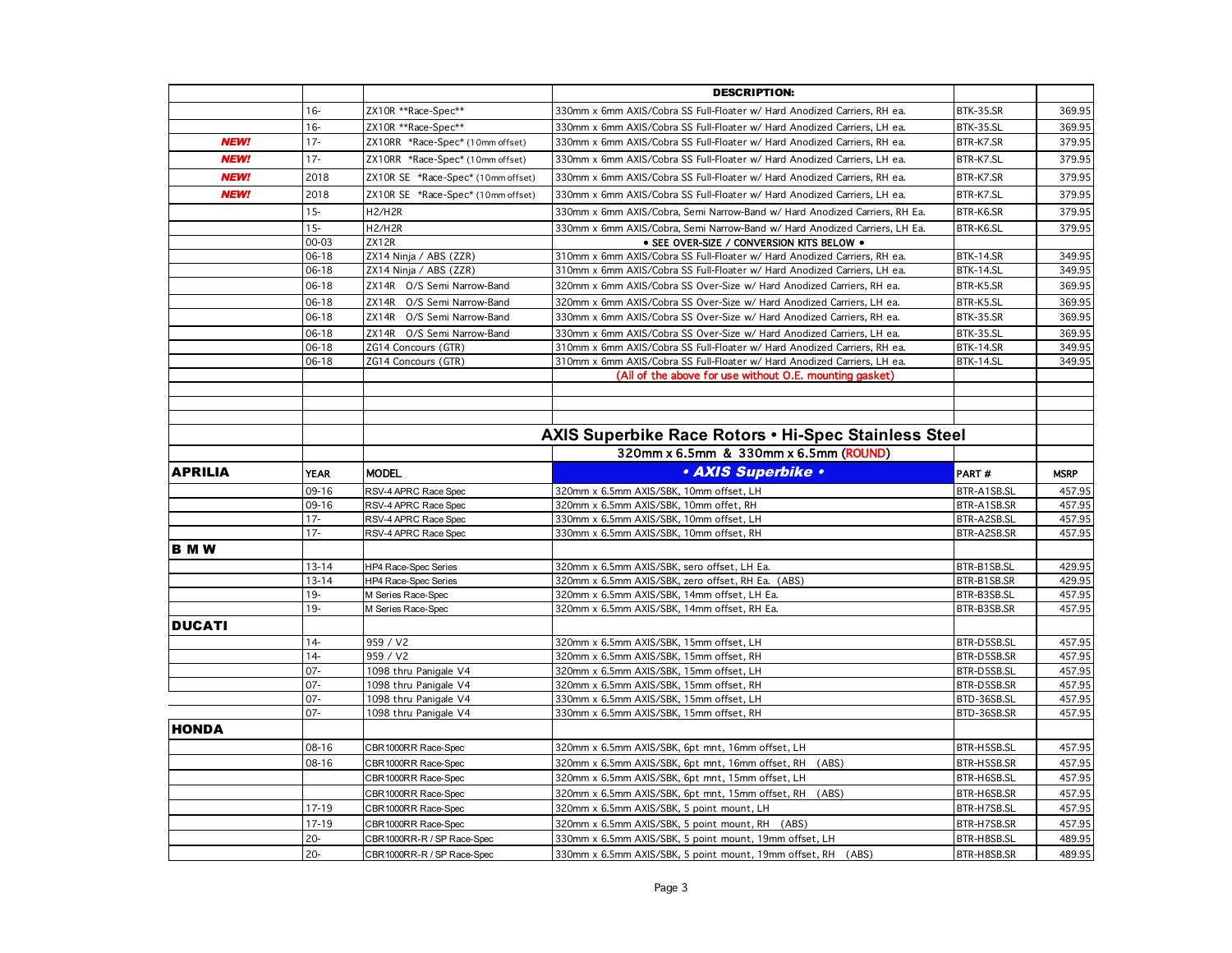|                 |             |                                            | <b>DESCRIPTION:</b>                                                                                                     |                    |             |
|-----------------|-------------|--------------------------------------------|-------------------------------------------------------------------------------------------------------------------------|--------------------|-------------|
| <b>KAWASAKI</b> |             |                                            |                                                                                                                         |                    |             |
|                 | 08-15       | ZX10R Race-Spec                            | 320mm x 6.5mm AXIS/SBK, zero offset, LH                                                                                 | BTR-K5SB.SL        | 429.95      |
|                 | 08-15       | ZX10R Race-Spec                            | 320mm x 6.5mm AXIS/SBK, zero offset, RH                                                                                 | BTR-K5SB.SR        | 429.95      |
|                 | $16 -$      | ZX10R Race-Spec                            | 330mm x 6.5mm AXIS/SBK, zero offset, LH                                                                                 | BTK-35SB.SL        | 429.95      |
|                 | $16 -$      | ZX10R Race-Spec                            | 330mm x 6.5mm AXIS/SBK, zero offset, RH                                                                                 | BTK-35SB.SR        | 429.95      |
|                 | $17 -$      | ZX10RR/SE Race-Spec                        | 330mm x 6.5mm AXIS/SBK, 10mm offset, LH                                                                                 | BTR-K7SB.SL        | 457.95      |
|                 | $17 -$      | ZX10RR/SE Race-Spec                        | 330mm x 6.5mm AXIS/SBK, 10mm offset, RH                                                                                 | BTR-K7SB.SR        | 457.95      |
| <b>SUZUKI</b>   |             |                                            |                                                                                                                         |                    |             |
|                 | 05-08       | GSX-R1000 O/S Race Spec                    | 320mm x 6.5mm AXIS/SBK, zero offset, LH                                                                                 | BTR-S4SB.SL        | 429.95      |
|                 | 05-08       | GSX-R1000 O/S Race Spec                    | 320mm x 6.5mm AXIS/SBK, zero offset, RH                                                                                 | BTR-S4SB.SR        | 429.95      |
|                 | 05-08       | GSX-R1000 O/S Race Spec                    | 330mm x 6.5mm AXIS/SBK, zero offset, LH                                                                                 | BTS-40SB.SL        | 429.95      |
|                 | 05-08       | GSX-R1000 O/S Race Spec                    | 330mm x 6.5mm AXIS/SBK, zero offset, RH                                                                                 | BTS-40SB.SR        | 429.95      |
|                 | 09-21       | GSX-R1000 Race Spec                        | 320mm x 6.5mm AXIS/SBK, zero offset, LH                                                                                 | BTR-S5SB.SL        | 429.95      |
|                 | 09-21       | GSX-R1000 Race Spec                        | 320mm x 6.5mm AXIS/SBK, zero offset, RH                                                                                 | BTR-S5SB.SR        | 429.95      |
|                 | 09-21       | GSX-R1000 O/S Race Spec                    | 330mm x 6.5mm AXIS/SBK, zero offset, LH                                                                                 | BTS-41SB.SL        | 429.95      |
|                 | 09-21       | GSX-R1000 O/S Race Spec                    | 330mm x 6.5mm AXIS/SBK, zero offset, RH                                                                                 | BTS-41SB.SR        | 429.95      |
| YAMAHA          |             |                                            |                                                                                                                         |                    |             |
|                 | $07 - 14$   | YZF-R1 Race Spec O/S                       | 320mm x 6.5mm AXIS/SBK, zero offset, LH                                                                                 | BTR-R1SB.SL        | 429.95      |
|                 | $07 - 14$   | YZF-R1 Race Spec O/S                       | 320mm x 6.5mm AXIS/SBK, zero offset, RH                                                                                 | BTR-R1SB.SR        | 429.95      |
|                 | $07 - 14$   | YZF-R1 Race Spec O/S                       | 330mm x 6.5mm AXIS/SBK, zero offset, LH                                                                                 | BTY-35SB.SL        | 429.95      |
|                 | $07 - 14$   | YZF-R1 Race Spec O/S                       | 330mm x 6.5mm AXIS/SBK, zero offset, RH                                                                                 | BTY-35SB.SR        | 429.95      |
|                 | $15 -$      | YZF-R1 Race Spec                           | 320mm x 6.5mm AXIS/SBK, zero offset, LH                                                                                 | BTR-R1SB.SL        | 429.95      |
|                 | $15-$       | YZF-R1 Race Spec                           | 320mm x 6.5mm AXIS/SBK, zero offset, RH                                                                                 | BTR-R1SB.SR        | 429.95      |
|                 | $15-$       | YZF-R1 Race Spec O/S                       | 330mm x 6.5mm AXIS/SBK, zero offset, LH                                                                                 | BTY-35SB.SL        | 429.95      |
|                 | $15-$       | YZF-R1 Race Spec O/S                       | 330mm x 6.5mm AXIS/SBK, zero offset, RH                                                                                 | BTY-35SB.SR        | 429.95      |
|                 |             |                                            |                                                                                                                         |                    |             |
|                 |             | <b>BT Over-Size &amp; Conversion Kits:</b> |                                                                                                                         |                    |             |
|                 |             |                                            | Over-Size kits include BT AXIS Rotors (2) with Billet aluminum caliper brackets or spacers for use with O.E.            |                    |             |
|                 |             |                                            | calipers (pads not included). NOTE: kits that are 20mm O/S include longer caliper bolts, kits that are 10mm O/S do not. |                    |             |
| <b>KAWASAKI</b> | <b>YEAR</b> | <b>MODEL</b>                               | $\cdot$ OVER-SIZE KITS $\cdot$                                                                                          | PART#              | <b>MSRP</b> |
|                 | 98-02       | ZX6R                                       | 320mm Ferodo Stainless Over-Size rotors w/ billet aluminum adapters & hrdwr                                             | <b>BTB-K100.SK</b> | 679.95      |
|                 | 05-12       | ZX6R/RR                                    | 310mm x 6mm AXIS Over-Size Kit w/ Hard Anodized Carriers, Ductile Iron                                                  | <b>BTK-610.K</b>   | 809.95      |
|                 | 05-12       | ZX6R/RR                                    | 310mm x 6mm AXIS Over-Size Kit w/ Hard Anodized Carriers, Stainless                                                     | <b>BTK-610.SK</b>  | 729.95      |
|                 | 05-12       | ZX6R/RR                                    | 320mm x 6mm AXIS O/S Kit w/ caliper spacers & bolts, Ductile Iron                                                       | <b>BTK-615.K</b>   | 839.95      |
|                 | $05 - 12$   | ZX6R/RR                                    | 320mm x 6mm AXIS O/S Kit w/ caliper spacers, Cobra stainless race-spec                                                  | <b>BTK-615.SK</b>  | 759.95      |
|                 | $13 -$      | ZX6R/RR                                    | 320mm x 6mm AXIS O/S Kit w/ caliper spacers, Ductile Iron race-spec                                                     | <b>BTK-630.K</b>   | 809.95      |
|                 | $13 -$      | ZX6R/RR                                    | 320mm x 6mm AXIS O/S Kit w/ caliper spacers, Cobra stainless race-spec                                                  | <b>BTK-630.SK</b>  | 729.95      |
|                 | $11 - 12$   | Z750R                                      | 310mm x 6mm AXIS Over-Size Kit w/ Hard Anodized Carriers, Ductile Iron                                                  | <b>BTK-610.K</b>   | 769.95      |
|                 | $11 - 12$   | Z750R                                      | 310mm x 6mm AXIS Over-Size Kit w/ Hard Anodized Carriers, Stainless                                                     | <b>BTK-610.SK</b>  | 704.95      |
| <b>NEW!</b>     | 93-02       | ZX7R (race only, no speedo drive)          | 320mm x 6mm AXIS Conversion Kit, incl's BTR-K5 & hub adapters, Ductile Iron                                             | <b>BTK-635.K</b>   | 849.95      |
| <b>NEW!</b>     | 93-02       | ZX7R (race only, no speedo drive)          | 320mm x 6mm AXIS Conversion Kit, incl's BTR-K5.S & hub adapters, Cobra SS                                               | <b>BTK-635.SK</b>  | 799.95      |
| <b>NEW!</b>     | 94-97       | ZX9R (race only, no speedo drive)          | 320mm x 6mm AXIS Conversion Kit, incl's BTR-K5 & hub adapters, Ductile Iron                                             | <b>BTK-635.K</b>   | 849.95      |
| <b>NEW!</b>     | 94-97       | ZX9R (race only, no speedo drive)          | 320mm x 6mm AXIS Conversion Kit, incl's BTR-K5.S & hub adapters, Cobra SS                                               | <b>BTK-635.SK</b>  | 799.95      |
| <b>NEW!</b>     | 02-03       | ZX9R (OE Diameter)                         | 320mm x 6mm AXIS Conversion Kit, incl's BTR-K5 & hub adapters, Ductile Iron                                             | <b>BTK-635.K</b>   | 849.95      |
| <b>NEW!</b>     | $02 - 03$   | ZX9R (OE Diameter)                         | 320mm x 6mm AXIS Conversion Kit, incl's BTR-K5.S & hub adapters, Cobra SS                                               | <b>BTK-635.SK</b>  | 799.95      |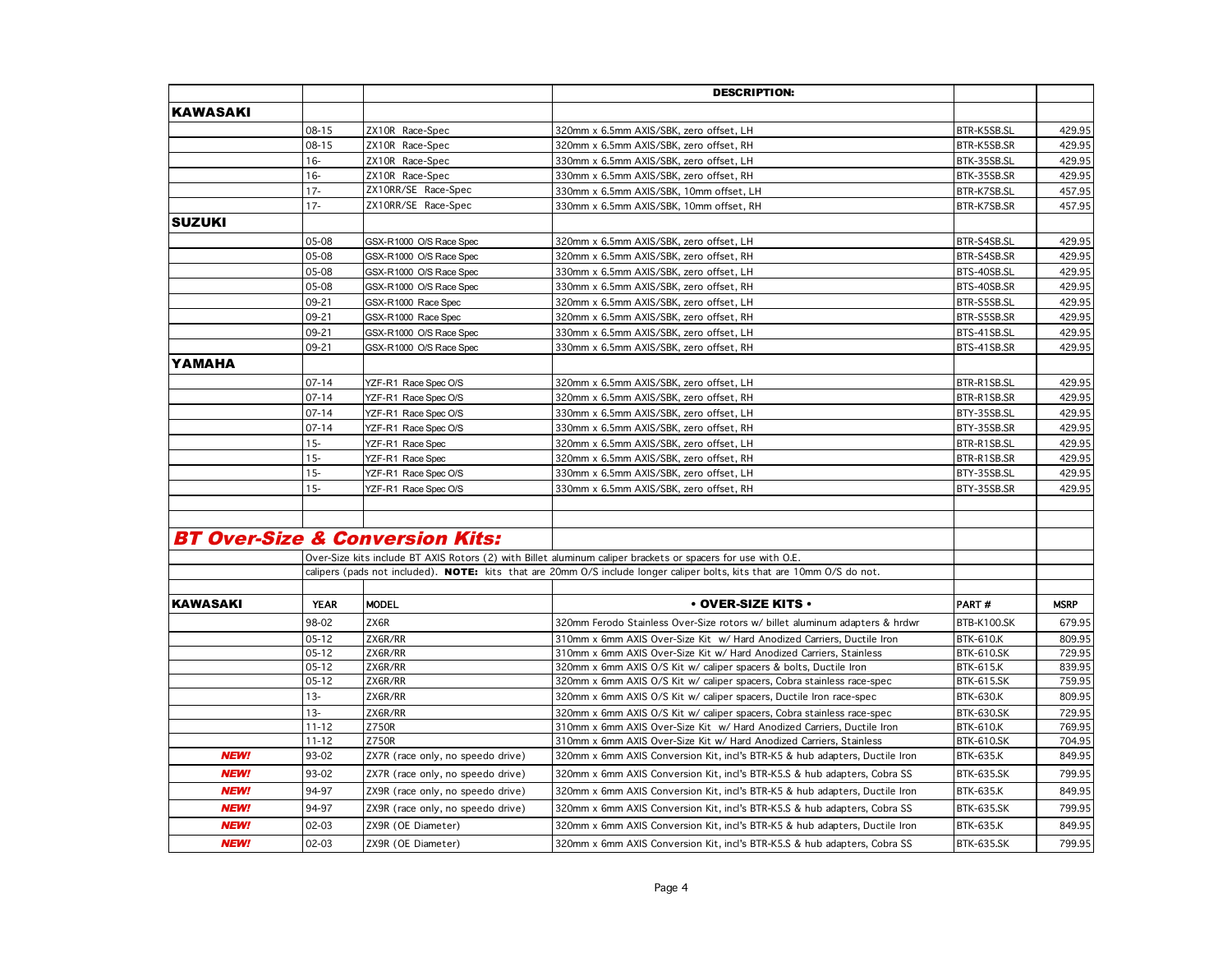|             |                |                                                     | <b>DESCRIPTION:</b>                                                                                                              |                                 |                |
|-------------|----------------|-----------------------------------------------------|----------------------------------------------------------------------------------------------------------------------------------|---------------------------------|----------------|
| <b>NEW!</b> | 99-05          |                                                     | ZRX1100/1200 (race only, no speedo dr 310mm x 6mm AXIS Conversion Kit, incl's BTK-14 & hub adapters, Ductile Iron                | <b>BTK-634.K</b>                | 849.95         |
| <b>NEW!</b> | 99-05          |                                                     | ZRX1100/1200 (race only, no speedo di 310mm x 6mm AXIS Conversion Kit, incl's BTK-14.S & hub adapters, Cobra SS                  | <b>BTK-634.SK</b>               | 799.95         |
|             | $07 - 13$      | Z1000 / ABS                                         | 310mm x 6mm AXIS Over-Size Kit w/ Hard Anodized Carriers, Ductile Iron                                                           | <b>BTK-610.K</b>                | 769.95         |
|             | $07 - 13$      | Z1000 / ABS                                         | 310mm x 6mm AXIS Over-Size Kit w/ Hard Anodized Carriers, Stainless                                                              | <b>BTK-610.SK</b>               | 729.95         |
|             | $11 - 18$      | ZX1000 / ABS                                        | 310mm x 6mm AXIS Over-Size Kit w/ Hard Anodized Carriers, Ductile Iron                                                           | <b>BTK-610.K</b>                | 769.95         |
|             | $11 - 18$      | ZX1000 / ABS                                        | 310mm x 6mm AXIS Over-Size Kit w/ Hard Anodized Carriers, Stainless                                                              | <b>BTK-610.SK</b>               | 729.95         |
|             | 04-07          | ZX10R                                               | 310mm x 6mm AXIS Over-Size Kit w/ Hard Anodized Carriers, Ductile Iron                                                           | <b>BTK-610.K</b>                | 769.95         |
|             | 04-07          | ZX10R                                               | 310mm x 6mm AXIS Over-Size Kit w/ Hard Anodized Carriers, Stainless                                                              | <b>BTK-610.SK</b>               | 729.95         |
|             |                |                                                     | • Above kits includes 5mm caliper spacers •                                                                                      |                                 |                |
| <b>NEW!</b> | 00-03          | ZX12R (OE Diameter)                                 | 320mm x 6mm AXIS Conversion Kit, incl's BTR-K5 & hub adapters, Ductile Iron                                                      | <b>BTK-635.K</b>                | 849.95         |
| <b>NEW!</b> | $00 - 03$      | ZX12R (OE Diameter)                                 | 320mm x 6mm AXIS Conversion Kit. incl's BTR-K5.S & hub adapters. Cobra SS                                                        | <b>BTK-635.SK</b>               | 799.95         |
|             |                |                                                     |                                                                                                                                  |                                 |                |
|             | $18 -$         | <b>Z900RS</b>                                       | 320mm x 5mm AXIS O/S Kit w/ caliper spacers & bolts, Ductile Iron                                                                | <b>BTK-611.K</b>                | 789.95         |
|             | $18 -$         | <b>Z900RS</b>                                       | 320mm x 5mm AXIS O/S Kit w/ caliper spacers, Cobra stainless race-spec                                                           | <b>BTK-611.SK</b>               | 709.95         |
|             | $11 - 16$      | ZX1000 / ABS                                        | 320mm x 6mm AXIS O/S Kit w/ caliper spacers & bolts, Ductile Iron                                                                | <b>BTK-615.K</b>                | 809.95         |
|             | $11 - 16$      | ZX1000 / ABS                                        | 320mm x 6mm AXIS O/S Kit w/ caliper spacers, Cobra stainless race-spec                                                           | <b>BTK-615.SK</b>               | 729.95         |
|             | 04-07          | ZX10R Race-Spec                                     | 320mm x 6mm AXIS O/S Kit w/ caliper spacers & bolts, Ductile Iron                                                                | <b>BTK-615.K</b>                | 809.95         |
|             | 04-07          | ZX10R Race-Spec                                     | 320mm x 6mm AXIS O/S Kit w/ caliper spacers, Cobra stainless race-spec                                                           | <b>BTK-615.SK</b>               | 729.95         |
|             | $08 - 15$      | ZX10R Race-Spec                                     | 320mm x 6mm AXIS O/S Kit w/ caliper spacers, Ductile Iron race-spec                                                              | <b>BTK-630.K</b>                | 809.95         |
|             | $08 - 15$      | ZX10R Race-Spec                                     | 320mm x 6mm AXIS O/S Kit w/ caliper spacers, Cobra stainless race-spec                                                           | <b>BTK-630.SK</b>               | 729.95         |
|             | $08 - 15$      | ZX10R                                               | 330mm x 6mm AXIS O/S Kit w/ caliper spacers & bolts, Ductile Iron race-spec                                                      | <b>BTK-620.K</b>                | 809.95         |
|             | $08 - 15$      | ZX10R                                               | 330mm x 6mm AXIS O/S Kit w/ caliper spacers & bolts, Cobra stainless                                                             | <b>BTK-620.SK</b>               | 729.95         |
| <b>NEW!</b> | $04 -$         | ZX12R O/S                                           | 320mm x 6mm AXIS Conversion Kit, incl's BTR-K5 & hub adapters, Ductile Iron                                                      | <b>BTK-636.K</b>                | 879.95         |
| <b>NEW!</b> | $04 -$         | ZX12R O/S                                           | 320mm x 6mm AXIS Conversion Kit, incl's BTR-K5.S & hub adapters, Cobra SS                                                        | <b>BTK-636.SK</b>               | 799.95         |
|             | $06 - 15$      | ZX14R                                               | 320mm x 6mm AXIS O/S Kit w/ caliper spacers, Ductile Iron race-spec                                                              | <b>BTK-630.K</b>                | 809.95         |
|             | $06 - 15$      | ZX14R                                               | 320mm x 6mm AXIS O/S Kit w/ caliper spacers, Cobra stainless race-spec                                                           | <b>BTK-630.SK</b>               | 729.95         |
|             | $06 - 15$      | ZX14R                                               | 330mm x 6mm AXIS O/S Kit w/ caliper spacers & bolts, Ductile Iron                                                                | <b>BTK-625.K</b>                | 809.95         |
|             | $06 - 15$      | ZX14R                                               | 330mm x 6mm AXIS O/S Kit w/ caliper spacers & bolts, Cobra stainless                                                             | <b>BTK-625.SK</b>               | 729.95         |
|             |                |                                                     |                                                                                                                                  |                                 |                |
|             | 03-04          | ZX6R/RR<br>(Hardware Kit only)                      | 300mm Over-Size Mounting Kit (10mm spacers & 10x70mm Bolts)                                                                      | BTK-1300.K                      | 53.95          |
|             | $05 - 12$      | ZX6R/RR<br>(Hardware Kit only)                      | 320mm Over-Size Mounting Kit (10mm spacers & 10x70mm Bolts)                                                                      | BTK-1300.K                      | 53.95          |
|             | $013+$         | ZX6R/RR<br>(Hardware Kit only)                      | 320mm Over-Size Mounting Kit (5mm caliper spacers, BT-5x14-1, qty of 4)                                                          | BTK-1303.K                      | 27.80          |
|             | $18-$<br>04-07 | <b>Z900RS</b><br>(Hardware Kit only)<br>ZX10R       | 320mm Over-Size Mounting Kit (10mm dowel spacers & 10x80mm Bolts)<br>320mm Over-Size Mounting Kit (10mm spacers & 10x70mm Bolts) | BTK-1301.K<br><b>BTK-1300.K</b> | 53.95          |
|             | $08 - 15$      | (Hardware Kit only)<br>ZX10R<br>(Hardware Kit only) | 330mm Over-Size Mounting Kit (10mm dowel spacers & 10x80mm Bolts)                                                                | BTK-1301.K                      | 53.95<br>53.95 |
|             | 04-06          | ZX12R<br>(Hardware Kit only)                        | 320mm Over-Size Mounting Kit (10mm spacers & 10x70mm Bolts)                                                                      | <b>BTK-1300.K</b>               | 53.95          |
|             | $11 - 16$      | ZX1000/ABS (Hardware Kit only)                      | 320mm Over-Size Mounting Kit (10mm dowel spacers & 10x80mm Bolts)                                                                | BTK-1301.K                      | 53.95          |
|             | 06-14          | ZX14R<br>(Hardware Kit only)                        | 330mm Over-Size Mounting Kit (10mm spacers & 10x70mm Bolts)                                                                      | BTK-1302.K                      | 53.95          |
|             |                |                                                     |                                                                                                                                  |                                 |                |
|             |                |                                                     | RADIAL CALIPER OVER-SIZE KIT SPACERS                                                                                             |                                 |                |
|             |                |                                                     | 2.5mm universal spacer w/o Integral dowels (10mm I/D), each                                                                      | <b>BTJ001</b>                   | 6.95           |
|             |                |                                                     | 5mm universal spacer w/o Integral dowels (10mm I/D), each                                                                        | <b>BTJ002</b>                   | 6.95           |
|             |                |                                                     | 5mm spacer for BMW HP4 w/ 12.5mm (0.494") I/D, each                                                                              | <b>BTJ003</b>                   | 6.95           |
|             |                |                                                     | 7.5mm universal spacer w/o Integral dowels (10mm I/D), each                                                                      | <b>BTJ004</b>                   | 6.95           |
|             |                |                                                     | 5mm spacer for R1/R6 w/ Integral dowels (10mm I/D), each                                                                         | <b>BTJ005</b><br>BTJ006         | 8.95<br>6.95   |
|             |                |                                                     | 5mm spacer w/ 14mm (0.551") I/D, each<br>10mm universal spacer w/o Integral dowels (10mm I/D), each                              | <b>BTJ007</b>                   | 6.95           |
|             |                |                                                     | 10mm spacer for R1/R6 w/ Integral dowels (10mm I/D), each                                                                        | <b>BTJ008</b>                   | 8.95           |
|             |                |                                                     | 14mm spacer w/o Integral dowels for KTM RC390 to 310mm (8mm I/D), each                                                           | <b>BTJ009</b>                   | 6.95           |
|             |                |                                                     | 2.5mm spacer; R1/R6, S1000RR 4-pot & others, fits over dowels (14mm I/D), ea.                                                    | <b>BTJ010</b>                   | 6.95           |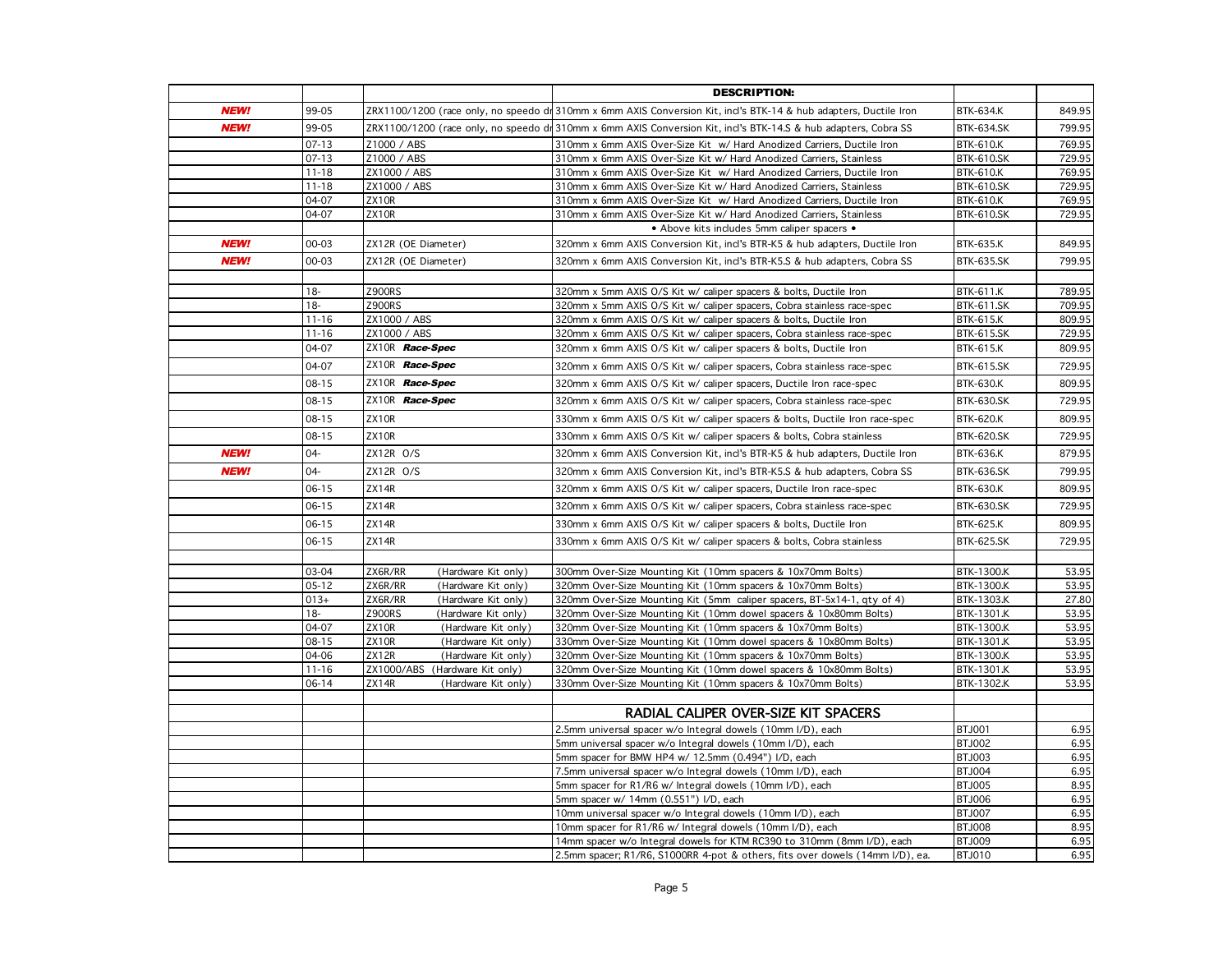|                                              |             |                                                                                    | <b>DESCRIPTION:</b>                                                                                               |              |             |
|----------------------------------------------|-------------|------------------------------------------------------------------------------------|-------------------------------------------------------------------------------------------------------------------|--------------|-------------|
|                                              |             |                                                                                    |                                                                                                                   |              |             |
|                                              |             | <b>BT AXIS REAR Floaters: Iron &amp; Cobra Stainless</b>                           |                                                                                                                   |              |             |
|                                              |             | All AXIS Rear Floaters come Standard with Red Bobbins; Blue and Black are Optional |                                                                                                                   |              |             |
|                                              |             |                                                                                    |                                                                                                                   |              |             |
| <b>KAWASAKI</b>                              | <b>YEAR</b> | <b>MODEL</b>                                                                       | $\cdot$ REAR FLOATERS $\cdot$                                                                                     | PART#        | <b>MSRP</b> |
|                                              | 98-12       | ZX6R (non ABS)                                                                     | AXIS/Iron 220mm x 5mm Rear Ass'y w/ Hard Anodized carrier                                                         | BTK220R      | 279.95      |
|                                              | 98-12       | ZX6R (non ABS)                                                                     | AXIS/Cobra SS 220mm x 5mm Rear Ass'y w/ Hard Anodized carrier                                                     | BTK220RS     | 259.95      |
|                                              | $13+$       | ZX6R all models incl ABS                                                           | AXIS/Iron 220mm x 5mm Rear Ass'y w/ Hard Anodized carrier                                                         | BTK220R-ABS  | 279.95      |
|                                              | $13+$       | ZX6R all models incl ABS                                                           | AXIS/Cobra SS 220mm x 5mm Rear Ass'y w/ Hard Anodized carrier                                                     | BTK220RS-ABS | 259.95      |
|                                              | 06-         | ER6F/N                                                                             | AXIS/Iron 220mm x 5mm Rear Ass'y w/ Hard Anodized carrier                                                         | BTK220R      | 279.95      |
|                                              | 06-         | ER6F/N                                                                             | AXIS/Cobra SS 220mm x 5mm Rear Ass'y w/ Hard Anodized carrier                                                     | BTK220RS     | 259.95      |
|                                              | $07 -$      | Versys 650                                                                         | AXIS/Iron 220mm x 5mm Rear Ass'y w/ Hard Anodized carrier                                                         | BTK220R      | 279.95      |
|                                              | $07 -$      | Versys 650                                                                         | AXIS/Cobra SS 220mm x 5mm Rear Ass'y w/ Hard Anodized carrier                                                     | BTK220RS     | 259.95      |
|                                              | 04-06       | Z750                                                                               | AXIS/Iron 220mm x 5mm Rear Ass'y w/ Hard Anodized carrier                                                         | BTK220R      | 279.95      |
|                                              | 04-06       | Z750                                                                               | AXIS/Cobra SS 220mm x 5mm Rear Ass'y w/ Hard Anodized carrier                                                     | BTK220RS     | 259.95      |
|                                              | 98-03       | ZX9R Ninja                                                                         | AXIS/Iron 220mm x 5mm Rear Ass'y w/ Hard Anodized carrier                                                         | BTK220R      | 279.95      |
|                                              | 98-03       | ZX9R Ninja                                                                         | AXIS/Cobra SS 220mm x 5mm Rear Ass'y w/ Hard Anodized carrier                                                     | BTK220RS     | 259.95      |
|                                              | 05-06       | Z1000                                                                              | AXIS/Iron 220mm x 5mm Rear Ass'y w/ Hard Anodized carrier                                                         | BTK220R      | 279.95      |
|                                              | 05-06       | Z1000                                                                              | AXIS/Cobra SS 220mm x 5mm Rear Ass'y w/ Hard Anodized carrier                                                     | BTK220RS     | 259.95      |
|                                              | $04 - 12$   | ZX10R                                                                              | AXIS/Iron 220mm x 5mm Rear Ass'y w/ Hard Anodized carrier                                                         | BTK220R      | 279.95      |
|                                              | $04 - 12$   | ZX10R                                                                              | AXIS/Cobra SS 220mm x 5mm Rear Ass'y w/ Hard Anodized carrier                                                     | BTK220RS     | 259.95      |
|                                              | $13+$       | ZX10R all models incl ABS                                                          | AXIS/Iron 220mm x 5mm Rear Ass'y w/ Hard Anodized carrier                                                         | BTK220R-ABS  | 279.95      |
|                                              | $13+$       | ZX10R all models incl ABS                                                          | AXIS/Cobra SS 220mm x 5mm Rear Ass'y w/ Hard Anodized carrier                                                     | BTK220RS-ABS | 259.95      |
|                                              | $15+$       | H2 / H2R                                                                           | AXIS/Iron 250mm x 5mm Rear Ass'y w/ Hard Anodized carrier                                                         | BTK250R      | 299.95      |
|                                              | $15+$       | H <sub>2</sub> / H <sub>2R</sub>                                                   | AXIS/Cobra SS 250mm x 5mm Rear Ass'y w/ Hard Anodized carrier                                                     | BTK250RS     |             |
|                                              |             |                                                                                    | *NOTE: units with Nissin calipers require relieving of the caliper holder to clear the floater button flangeheads |              |             |
|                                              |             |                                                                                    | NOTE: Above 220mm units for use with ABS require modification of the OE Sensor Ring                               |              |             |
|                                              |             |                                                                                    |                                                                                                                   |              |             |
|                                              |             |                                                                                    |                                                                                                                   |              |             |
| <b>REPLACEMENT COMPONENTS &amp; OPTIONS:</b> |             |                                                                                    | Front & Rear Blades Only                                                                                          |              |             |
|                                              |             |                                                                                    |                                                                                                                   |              |             |
| Rear                                         | <b>AXIS</b> | Iron Outers                                                                        | Replacement AXIS Iron Blades; 220mm x 5mm (4-Pt), ea.                                                             | BT220.4B     | 219.95      |
| Rear                                         | <b>AXIS</b> | Iron Outers                                                                        | Replacement AXIS Iron Blades; 220 x 5mm (5-Pt), ea.                                                               | BT220.5B     | 219.95      |
| Rear                                         | <b>AXIS</b> | Iron Outers                                                                        | Replacement AXIS Iron Blades; 240 x 5mm (5-Pt), ea.                                                               | BT240.5B     | 234.95      |
| Rear                                         | <b>AXIS</b> | Iron Outers                                                                        | Replacement AXIS Iron Blades; 245 x 5mm (4-Pt), ea.                                                               | BT245.4B     | 234.95      |
| Rear                                         | <b>AXIS</b> | Iron Outers                                                                        | Replacement AXIS Iron Blades; 245 x 5mm (6-Pt), ea.                                                               | BT245.6B     | 234.95      |
| Front                                        | AXIS        | Iron Outers                                                                        | Replacement AXIS Iron Blades; 320-33x6mm (buttons not included), ea.                                              | BT1B         | 295.00      |
| Front                                        | <b>AXIS</b> | Iron Outers                                                                        | Replacement AXIS Iron Blades; 320-36x5mm (buttons not included), ea.                                              | BT2B         | 260.00      |
| Front                                        | <b>AXIS</b> | Iron Outers                                                                        | Replacement AXIS Iron Blades; 298-36x5mm (buttons not included), ea.                                              | BT4B         | 260.00      |
| Front                                        | <b>AXIS</b> | Iron Outers                                                                        | Replacement AXIS Iron Blades; 300-33x6mm (buttons not included), ea.                                              | BT5B         | 260.00      |
| Front                                        | <b>AXIS</b> | Iron Outers                                                                        | Replacement AXIS Iron Blades; 310-36x5mm (buttons not included), ea.                                              | BT7B         | 260.00      |
| Front                                        | <b>AXIS</b> | Iron Outers                                                                        | Replacement AXIS Iron Blades; 320-34x5mm, 5pt (buttons not included), ea.                                         | BT8B         | 260.00      |
| Front                                        | <b>AXIS</b> | Iron Outers                                                                        | Replacement AXIS Iron Blades; 310-34x6mm (buttons not included), ea.                                              | BT9B         | 260.00      |
| Front                                        | <b>AXIS</b> | Iron Outers                                                                        | Replacement AXIS Iron Blades; 330-33x6mm (buttons not included), ea.                                              | BT10B        | 295.00      |
|                                              |             |                                                                                    |                                                                                                                   |              |             |
|                                              | Old Style   | Iron Outers                                                                        | Replacement Superlite Iron Blades; 320mm (buttons not included), ea.                                              | BT-320x36    | 200.00      |
|                                              |             |                                                                                    |                                                                                                                   |              |             |
| Rear                                         | <b>AXIS</b> | Cobra Stainless Outers                                                             | Replacement AXIS/Cobra Blades; 220mm x 5mm (4-Pt), ea.                                                            | BT220S.4B    | 209.95      |
| Rear                                         | <b>AXIS</b> | Cobra Stainless Outers                                                             | Replacement AXIS/Cobra Blades; 220 x 5mm (5-Pt), ea.                                                              | BT220S.5B    | 209.95      |
| Rear                                         | <b>AXIS</b> | Cobra Stainless Outers                                                             | Replacement AXIS/Cobra Blades; 240 x 5mm (5-Pt), ea.                                                              | BT240S.5B    | 219.95      |
| Rear                                         | <b>AXIS</b> | Cobra Stainless Outers                                                             | Replacement AXIS/Cobra Blades; 245 x 5mm (4-Pt), ea.                                                              | BT245S.4B    | 219.95      |
| Rear                                         | AXIS        | Cobra Stainless Outers                                                             | Replacement AXIS/Cobra Blades; 245 x 5mm (6-Pt), ea.                                                              | BT245S.6B    | 219.95      |
|                                              |             |                                                                                    |                                                                                                                   |              |             |